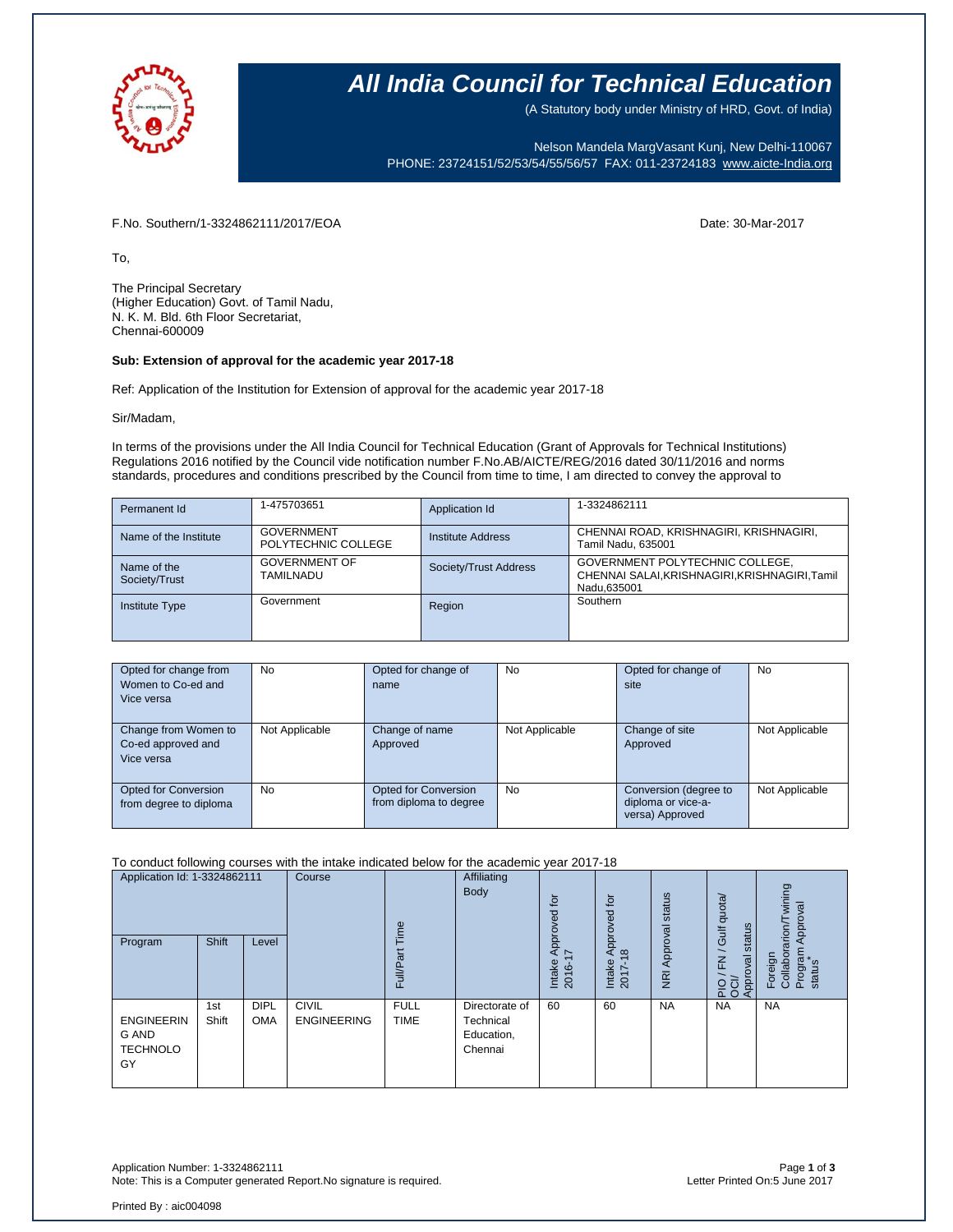

# **All India Council for Technical Education**

(A Statutory body under Ministry of HRD, Govt. of India)

Nelson Mandela MargVasant Kunj, New Delhi-110067 PHONE: 23724151/52/53/54/55/56/57 FAX: 011-23724183 [www.aicte-India.org](http://www.aicte-india.org/)

| <b>ENGINEERIN</b><br><b>G AND</b><br><b>TECHNOLO</b><br>GY | 1st<br>Shift             | <b>DIPL</b><br><b>OMA</b> | <b>CIVIL</b><br><b>ENGINEERING</b>                       | <b>PART</b><br><b>TIME</b> | Directorate of<br>Technical<br>Education,<br>Chennai | 30 | 30 | <b>NA</b> | <b>NA</b> | <b>NA</b> |
|------------------------------------------------------------|--------------------------|---------------------------|----------------------------------------------------------|----------------------------|------------------------------------------------------|----|----|-----------|-----------|-----------|
| <b>ENGINEERIN</b><br>G AND<br><b>TECHNOLO</b><br>GY        | 1st<br>Shift             | <b>DIPL</b><br><b>OMA</b> | <b>COMPUTER</b><br><b>ENGINEERING</b>                    | <b>FULL</b><br><b>TIME</b> | Directorate of<br>Technical<br>Education,<br>Chennai | 60 | 60 | <b>NA</b> | <b>NA</b> | <b>NA</b> |
| <b>ENGINEERIN</b><br><b>G AND</b><br><b>TECHNOLO</b><br>GY | 1st<br>Shift             | <b>DIPL</b><br><b>OMA</b> | <b>ELECTRONICS</b><br>&<br><b>COMMUNICATI</b><br>ON ENGG | <b>FULL</b><br><b>TIME</b> | Directorate of<br>Technical<br>Education,<br>Chennai | 60 | 60 | <b>NA</b> | <b>NA</b> | <b>NA</b> |
| <b>ENGINEERIN</b><br><b>G AND</b><br><b>TECHNOLO</b><br>GY | 1st<br>Shift             | <b>DIPL</b><br><b>OMA</b> | <b>ELECTRONICS</b><br>&<br><b>COMMUNICATI</b><br>ON ENGG | PART<br><b>TIME</b>        | Directorate of<br>Technical<br>Education,<br>Chennai | 30 | 30 | <b>NA</b> | <b>NA</b> | <b>NA</b> |
| <b>ENGINEERIN</b><br><b>G AND</b><br><b>TECHNOLO</b><br>GY | 1st<br>Shift             | <b>DIPL</b><br><b>OMA</b> | <b>MECHANICAL</b><br><b>ENGINEERING</b>                  | <b>FULL</b><br><b>TIME</b> | Directorate of<br>Technical<br>Education,<br>Chennai | 60 | 60 | <b>NA</b> | <b>NA</b> | <b>NA</b> |
| <b>ENGINEERIN</b><br><b>G AND</b><br><b>TECHNOLO</b><br>GY | 1st<br>Shift             | <b>DIPL</b><br><b>OMA</b> | <b>MECHANICAL</b><br><b>ENGINEERING</b>                  | <b>PART</b><br><b>TIME</b> | Directorate of<br>Technical<br>Education,<br>Chennai | 30 | 30 | <b>NA</b> | <b>NA</b> | <b>NA</b> |
| <b>ENGINEERIN</b><br><b>G AND</b><br><b>TECHNOLO</b><br>GY | 2 <sub>nd</sub><br>Shift | <b>DIPL</b><br><b>OMA</b> | <b>CIVIL</b><br><b>ENGINEERING</b>                       | <b>FULL</b><br><b>TIME</b> | Directorate of<br>Technical<br>Education,<br>Chennai | 60 | 60 | <b>NA</b> | <b>NA</b> | <b>NA</b> |
| <b>ENGINEERIN</b><br><b>G AND</b><br><b>TECHNOLO</b><br>GY | 2 <sub>nd</sub><br>Shift | <b>DIPL</b><br><b>OMA</b> | <b>COMPUTER</b><br><b>ENGINEERING</b>                    | <b>FULL</b><br><b>TIME</b> | Directorate of<br>Technical<br>Education,<br>Chennai | 60 | 60 | <b>NA</b> | <b>NA</b> | <b>NA</b> |
| <b>ENGINEERIN</b><br><b>G AND</b><br><b>TECHNOLO</b><br>GY | 2nd<br>Shift             | DIPL<br><b>OMA</b>        | <b>ELECTRONICS</b><br>&<br><b>COMMUNICATI</b><br>ON ENGG | <b>FULL</b><br><b>TIME</b> | Directorate of<br>Technical<br>Education,<br>Chennai | 60 | 60 | <b>NA</b> | <b>NA</b> | <b>NA</b> |
| <b>ENGINEERIN</b><br><b>G AND</b><br><b>TECHNOLO</b><br>GY | 2nd<br>Shift             | <b>DIPL</b><br><b>OMA</b> | MECHANICAL<br><b>ENGINEERING</b>                         | <b>FULL</b><br><b>TIME</b> | Directorate of<br>Technical<br>Education,<br>Chennai | 60 | 60 | <b>NA</b> | <b>NA</b> | <b>NA</b> |